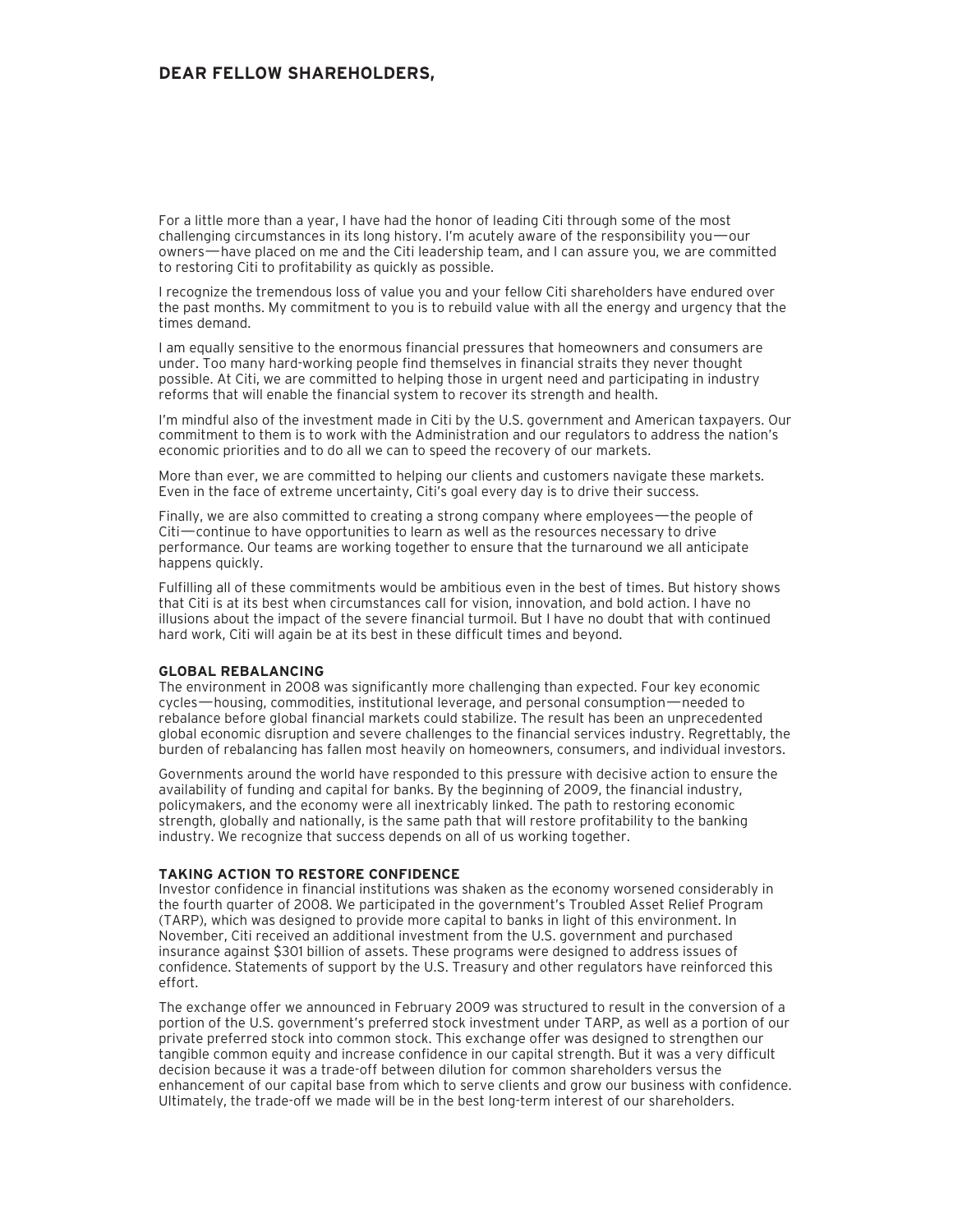# **PUTTING TARP FUNDS TO WORK**

We take very seriously the responsibility to put TARP funds to work to help our customers and their communities through this difficult period. We are using the capital we received through the TARP to increase lending to borrowers in need. We are committed to generating an exceptional return on all stakeholders' capital and we have reported and will continue to report on our activities quarterly. We are also keenly aware of our responsibility to do all we can to rekindle the economy and renew productive activity. And we are working with individual customers to help relieve some of the pressure they're experiencing.

By using our databases and customer insight, we have been able to identify customers at risk of delinquency and reach out to them to restructure their loans *before* they slip into default. Our Citi Homeownership Assistance Program (CHAP) is a proactive program that helps avoid the loss of homes and protects credit scores and future borrowing potential. Through new assistance programs, we have helped about 440,000 homeowners weather the downturn. We are also pleased to support the Administration's approach to mortgage loan modifications.

#### **2008 FINANCIAL RESULTS**

We reported a loss of \$27.7 billion in 2008. This unacceptable result reflects the impact of a weak economy and a lack of market liquidity on various assets we carried into this downturn. As previously disclosed, our results included \$32 billion of revenue mark-to-market losses on assets in our Securities and Banking business. In addition, like all major banks, we are experiencing elevated credit losses as our customers struggle to repay loans. As credit quality deteriorated, we added to loan loss reserves. Our 2008 results reflect a net build of \$14.7 billion to our loan loss reserves. We ended the year with total loan loss reserves of \$30 billion.

Our financial results this year were very disappointing. However, away from these losses, our core franchises are performing well and our customers remain active and engaged with Citi around the world. We will build on this to achieve our highest priority—returning Citi to profitability.

## **THREE-STAGE PLAN FOR RESTORING STRENGTH**

After being appointed CEO of Citi in December 2007, my management team and I conducted a comprehensive review of Citi's operations. We found an incredible global franchise with material competitive advantages in many businesses. We discovered some of the most talented professionals in the industry. And we identified numerous opportunities for growth.

However, we also inherited many high-risk assets that were not essential to our core business. We found that some of Citi's resources were allocated to activities that did not create enough value for our clients and did not earn adequate risk-adjusted returns for shareholders. At the same time, we uncovered an outsized cost structure and inefficient information technology systems that in many cases could not connect to one another.

We devised a plan to attack all of these issues and in May 2008 we outlined our multiyear plan to restore strength and position the company for future growth in three stages: Get Fit, Restructure Citi, and Maximize Citi.

Throughout 2008, in the midst of a global economic downturn and global financial crisis, we remained focused on Getting Fit. We have made and continue to make significant progress in strengthening Citi's capital and structural liquidity; reducing the balance sheet, expenses and headcount; and decreasing risk across the organization.

- We raised significant capital from private investors as well as through the TARP. We increased our Tier 1 capital ratio to approximately 11.9 percent at year end, making Citi's Tier 1 among the highest in the industry.
- We increased our structural liquidity to 66 percent of total assets in the final quarter of 2008.
- We reduced our assets from a peak of almost \$2.4 trillion down to about \$1.9 trillion and completed 19 divestitures.
- In the fourth quarter of 2008, we reduced our "business-as-usual" expenses by 16 percent from the fourth quarter of 2007 to \$12.8 billion.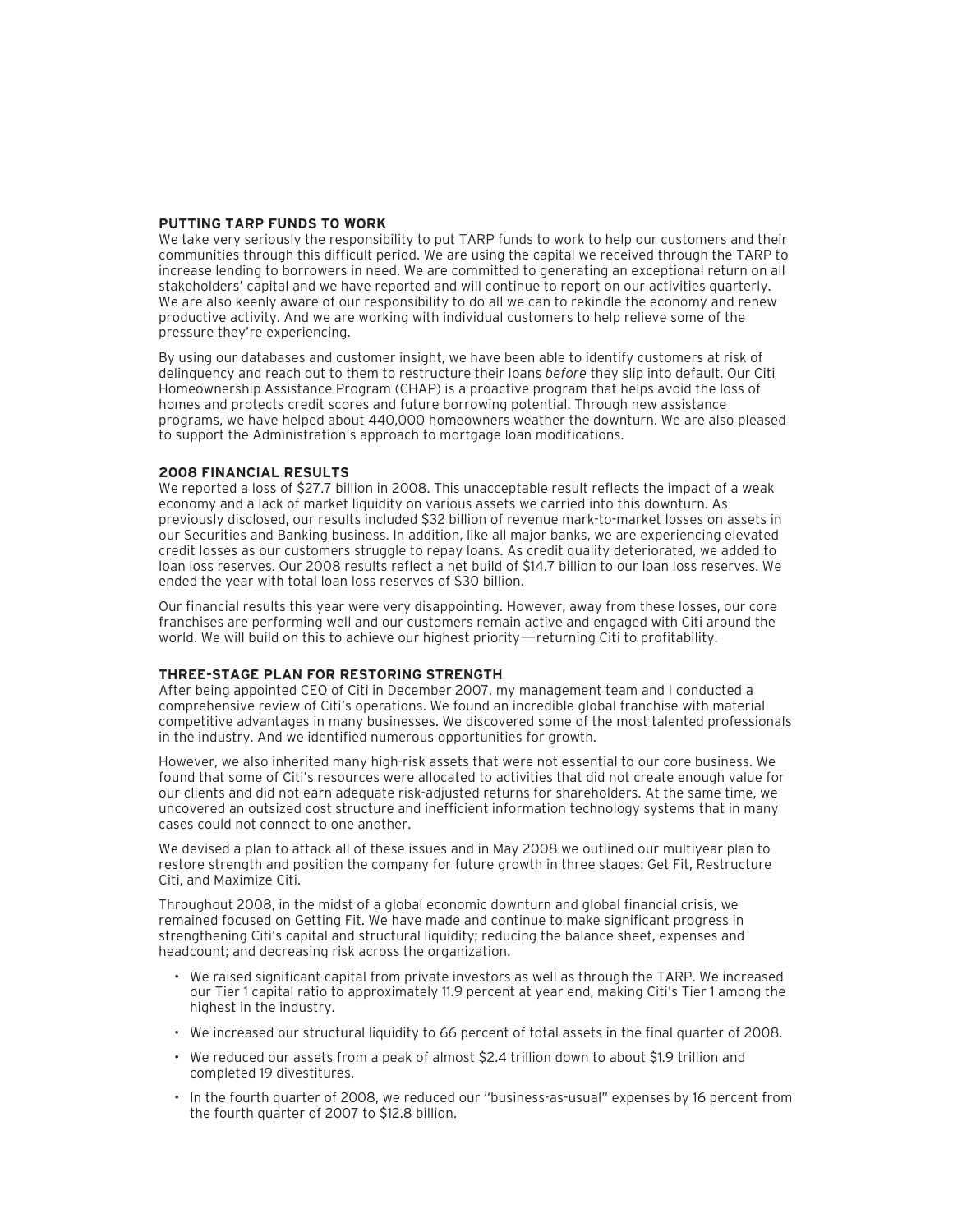- We made difficult but necessary decisions to reduce headcount and ended the year with headcount of 323,000, down from 375,000.
- We reorganized operations and technology and other functions to create a more streamlined organization with greater accountability for performance.
- And we added some of the most seasoned and experienced talent in the industry to Citi's leadership ranks.

Our ability to accomplish so much in such a short period in the midst of severe market dislocations is a testament to the hard work and focus of my Citi colleagues around the world. None of this would have been possible without their extraordinary perseverance and professionalism.

## **RESTRUCTURING CITI**

We accelerated the second stage of our drive for value creation—Restructuring Citi—by realigning Citi into two operating units—Citicorp and Citi Holdings. This structure highlights the value of our core franchise and reflects the rapid and dramatic changes in funding markets, operating models, and client needs.

The new structure simplifies Citi, and sets out a clear path to profitability and value creation.

In the new structure, Citicorp is our global bank for businesses and consumers. Citicorp consists of the Global Institutional Bank, which includes Global Transaction Services, Corporate and Investment Bank, Citi Private Bank, and the Retail Bank. The Retail Bank includes regional consumer and commercial banking and card franchises around the world. Approximately two thirds of Citicorp's balance sheet is deposit-funded. It has relatively low-risk, high-return assets and it operates in the fastest-growing areas of the world. On a stand-alone basis, I believe there is no stronger financial services firm than Citicorp.

Citi Holdings includes some great businesses that have strong market positions but are not central to our core operating strategy. Citi Holdings is made up of brokerage and asset management; consumer finance, mortgage loans, and private label credit cards; and a special asset pool. Approximately one third of our headcount supports Citi Holdings and it includes the \$301 billion of assets covered by our loss-sharing agreement with the U.S. government. We will continue to manage these businesses and assets to ensure we maximize their value to our shareholders and will be alert to sensible dispositions or combinations.

With lower risk and a streamlined set of businesses, we expect Citicorp to be a high-return and highgrowth business. With Citi Holdings, we will be able to tighten our focus on risk management and credit quality. And, with the right structure and management in place, we'll be able to turn our attention to the third stage of our growth strategy: Maximizing Citi.

#### **2009 AND BEYOND**

The best way to make good on our commitments to investors, clients, policymakers, employees, and citizens is to return Citi to profitability as soon as possible. As a Citi shareholder, you have experienced an extremely disappointing year and I know that any return to profitability is long overdue. You should know that we are doing everything in our power to accelerate that return.

We recognize that industry profitability may continue to be affected by asset price volatility and credit deterioration. But we also see that the policies implemented thus far are setting the stage for recovery.

We enter 2009 with the drivers of profitability in place. Our funding, risk capital, and underlying revenue levels are strong. Our expenses and risks have been reduced. We are taking control of what is within our control. Although 2009 will likely remain a challenging year—particularly in terms of credit costs—we believe that as the economic environment begins to recover, as it inevitably will, Citi will be well positioned to create the kind of shareholder value of which we all know Citi is capable and which you should reasonably expect.